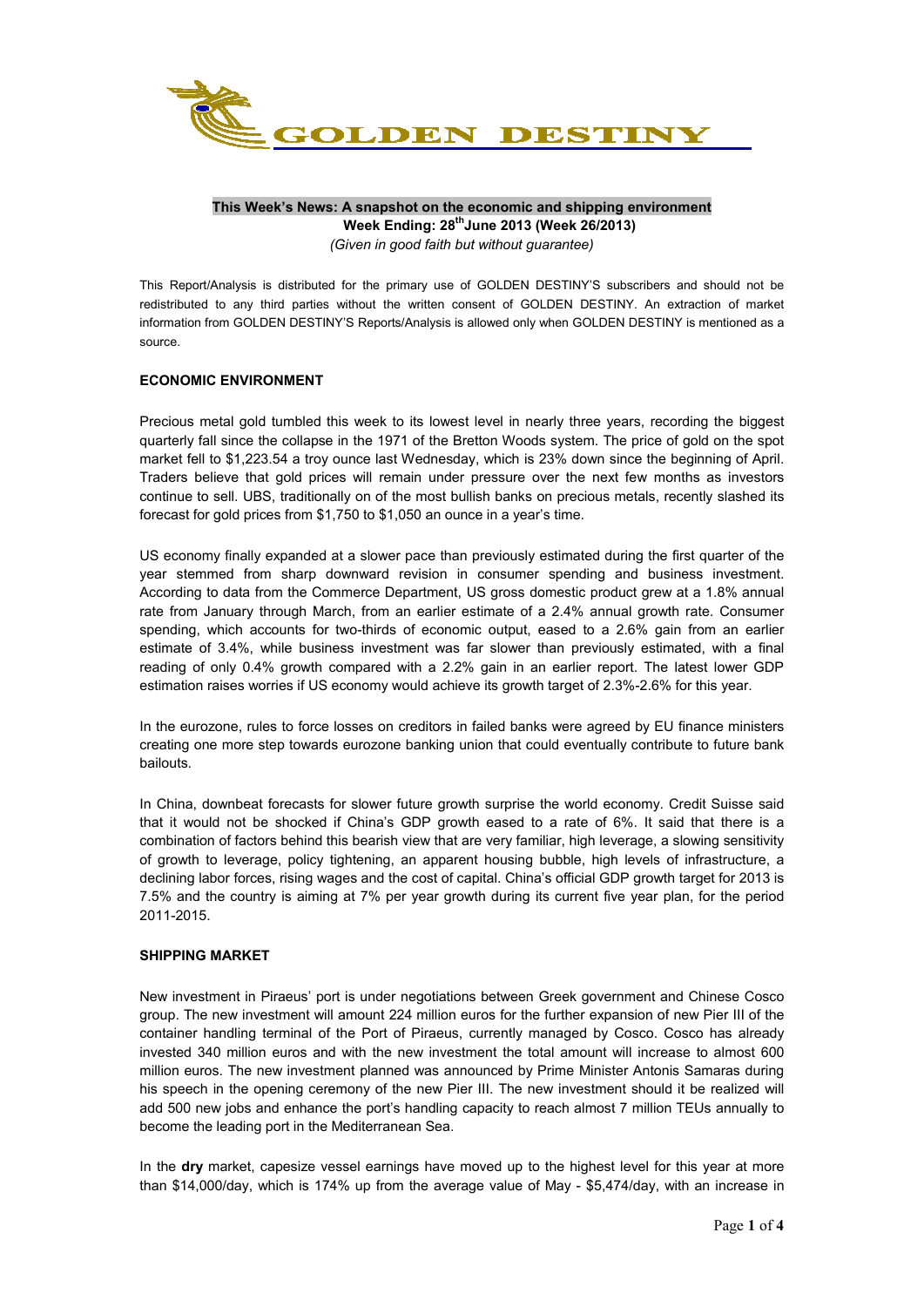iron ore fixtures from Brazil to Asia. According to Commodore Research, 25 vessels were chartered to haul iron ore to Chinese buyers last week, 10 more than the previous week and 10 more than the trailing four week average. This is the largest amount of Chinese iron ore fixtures to have surfaced since week ending February 8. In addition, capesize port congestion is one strong factor lying behind the recent rise. Of the 190 vessels, congested at main Australian and Brazilian coal and iron ore ports, approximately 140 of them are capesize vessels, from 120 last week. Low iron ore import prices, firmer Chinese iron ore appetite and slower fleet growth are leading capesize vessel earnings to even higher levels from the beginning of June.

The panamax segment has also found some support from a recent surge in South American grain fixtures and congestion at grain ports with vessel earnings at levels of about \$8,000/day, from less than \$7,500/day of the average value during May. Vessel earnings for panamax vessels are expected to gain further support from a peak summer electricity demand season in China contributing to a decline in coal stockpiles that have already fallen below the critical 7mil tons to 6.7 million tons at Qinhuangdao.

BDI surpassed this week the level of 1,100 points from the average value of 851 during May with the Baltic Capesize Index surpassing the barrier of 2,000 points for the first time since the beginning of December 2012.

#### **Average Value:**

- **Baltic Dry Index:** 941 points June 2013– 851 points May 2013 937 points June 2012
- **Baltic Capesize Index:** 1637 points June 2013 -1347 points May 2013- 1187 points June 2012
- **Baltic Panamax Index:** 865 points June 2013- 930 points May 2013 997 points June 2012
- **Baltic Supramax Index:** 907 points June 2013- 863 points May 2013 1104 points June 2012
- **Baltic Handysize Index:** 538 points June 2013- 549 points May 2012-663 points June 2012

#### **Vessel earnings – Average Value:**

- **Capesize:** \$8,845/day June 2013 \$5,474/day May 2013 \$3,884/day June 2012
- **Panamax:** \$6,884/day June 2013 -\$7,417/day May 2013 \$7,937/day June 2012
- **Supramax:** \$9,485./day June 2013 -\$9,021/day May 2013 \$11,543/day June 2012
- **Handysize:** \$7,938/day June 2013 -\$8,101/day May 2013 \$9,686/day June 2012

On **Friday June 28th, BDI** closed at 1171 points, up by 14% from last week's closing and up by 17% from a similar week closing in 2012, when it was 1,004 points. All dry indices closed in green with the largest increase being recorded in the capesize segment. **BCI** is up by 19% w-o-w, **BPI** is up by 8.6% week-on-week, **BSI** is up 3.3% week-on-week, **BHSI** is up 2.1% week-on-week.

**Capesizes** are currently earning \$15,025/day, up by \$3,961/day from last week's closing and **panamaxes** are earning \$8,007/day, up by \$630/day week-on-week. At similar week in 2012, **capesizes** were earning \$3,988/day, while **panamaxes** were earning \$7,835/day. **Supramaxes** are trading at \$9,973/day, an increase of \$319/day from last week, about 34% lower than capesize and 25% higher than panamax earnings. At similar week in 2012, **supramaxes** were getting \$13,145/day, hovering at 230% higher levels than capesizes versus 34% today's lower levels. **Handysizes** are trading at about \$8,272/day, up by \$169/day from last week's closing; when at similar week in 2012 were earning \$10,414/day.

In the **wet** market, oversupply outweighs on demand and trends in spot rates are still negative. In AG-USG route, rates fell by 2 points from last week to WS23 at time charter equivalent earnings below zero levels, from WS29 at the end of June 2012. In AG-SPORE and AG-JPN routes, rates fell by 1.5 points to WS41 at time charter equivalent earnings of about \$21,000/day, standing at the same levels of June 2012. In WAFR-USG route, rates are flat at WS40 for three consecutive weeks at time charter equivalent earnings of about \$19,000/day, from WS45 at the end of June 2012. In WAFR-China route, rates posted also no change from previous week by standing at WS40-\$19,200/day, from WS43 at end of June 2012.

In the suezmax segment, the West African activity remained on a modest negative trend with decline in fresh fixture activity and rates in WAFR-USAC route shed by 1.25 points to conclude at WS50- \$8,200/day, from WS65 at end June 2012.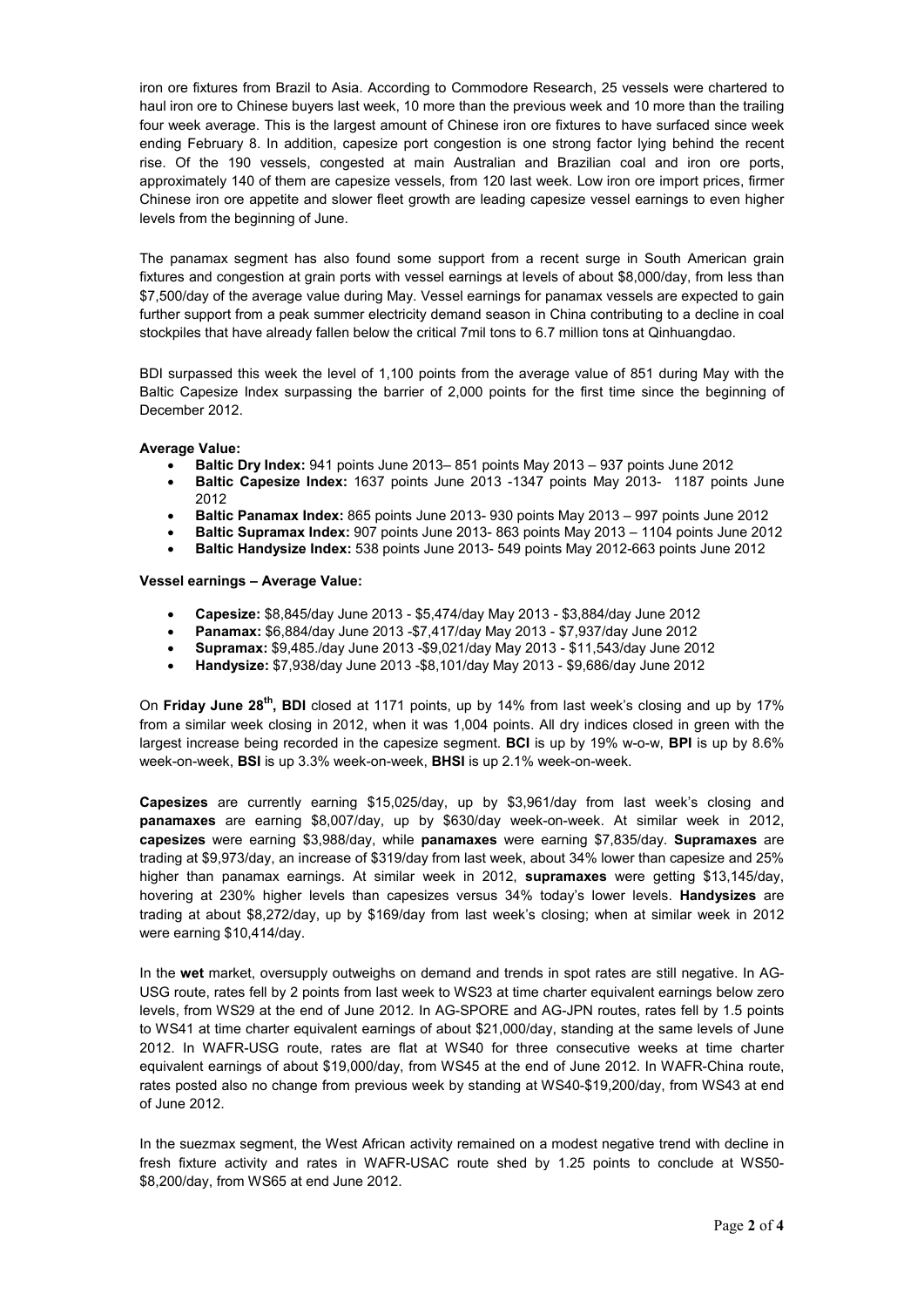In the aframax segment, Caribbean market kept soft from previous week with further weakness in rates. In CBS-USG route, rates moved down by 2.5 points to conclude at WS82.5-\$7,300/day, from WS95 at end June 2012. In contrast rates in N.SEA-UKC route gained 2 points and moved up to WS87.5- \$13,000/day, from WS95 at end June 2012.

In the panamax segment, Caribbean market showed also weakness as for aframax vessels. Rates in CBS-USG route, eased 12.5 points to conclude at WS97.5-\$4,000/day, which is the lowest level reached since the beginning of the year, compared with WS120 at end June 2012.

In the product segment, rates in AG-JPN route for 75,000dwt vessels gained 1.25 points and moved up to WS74.75-\$10,100/day, but still floating at record low levels from the beginning of the year compared with WS95-\$17,700/day in June 2012. For 55,000dwt vessels, rates in AG-JPN route declined by 5.25 points to WS92.5-\$7,400/day, from WS120-\$17,200/day at end June 2012.

In the **container** market, the Shanghai Container Freight Index keeps falling below \$1,000/TEU by ending last week at 928 points, down by 2.9% week-on-week and down by 35% year-on-year, with downward revision in all major routes.

In Asia-Europe, rates fell now to \$514/TEU, down by 3.6% week-on-week and 67% year-on-year. In Asia-Mediterranean, rates are above \$1,000/TEU for four consecutive weeks by sliding last week to \$1,166/TEU, down by 3% week-on-week and 31% year-on-year. At the end of June 2012, rates in Asia-Europe were at \$1,888/TEU and \$1,892 in Asia-Mediterranean.

Transpacific rates are showing softer declines with rates in Asia-USWC falling to \$1,881/FEU, down by 1.9% week-on-week and 31% year-on-year. In June 2012, rates in Asia-USWC were floating above \$2,000/FEU. In Asia-USEC route, rates fell below \$3,000/FEU, for the first time since end March 2012, to \$2,984/FEU, down by 1.6% week-on-week and 21.6% year-on-year. In June 2012, rates in Asia-USEC were hovering above \$3,500/FEU.

Under the current freight market recession, the formation of the P3 Network, announced last week by the world's three largest carriers (Maersk, MSC and CMA CGM), will result in the establishment of the largest operational alliance, which will combine the three partners' fleets on the Far East-Europe, Transpacific and Transatlantic trades. The three carriers will commit all vessels deployed on the three trades into a joint vessel operating center (JVOC) which is expected to begin operations in the second quarter of 2014. It expects to initially operate 255 ships with a combined capacity of 2.6 Mteu which will offer the widest network coverage on the three main east-west trades, encompassing 29 loops in total.

In the **shipbuilding industry**, Japanese yards are gaining more and more strength from the weakening yen as Japanese shipbuilding orders surged by 210% year-on-year in May, according to the Japan Ship Exporters Association. JSEA said that its members won 29 ship export orders totalling 953,900gross tons, from only 6 orders of 305,370 gross tons in May 2012. Bulkers dominated in Japanese orders with yards winning 14 handysize and 10 handymax vessels, one capesize and one panamax vessel. In the tanker segment, two new contracts won in the aframax size and in the container, one feeder boxship.

In China, newbuilding orders showed higher volume of activity during the first five months of the year as a result of the recent rush of orders placed by foreign owners at Chinese yards. According to data from China Association of the National Shipbuilding Industry, domestic shipyards won new vessel orders representing 13,75mil deadweight in capacity from January to May, which is up by 44.2% year-on-year. Among the new orders, the export tonnage amounted for 12,32mil deadweight, up by 80.1% compared with the same period in 2012.

In the meantime, a large consolidation is under talks in China's shipbuilding industry as Guangzhou Shipyard International plans to acquire sister company Guangzhou Longxue Shipbuilding for up to 1bn yuan (\$163mil), while it arranged to raise up to Yuan2,5bn from a private placement in Hong Kong. The rest of the proceeds from issuing shares dominated by HK dollars would be used to replenish the yard's liquidity.